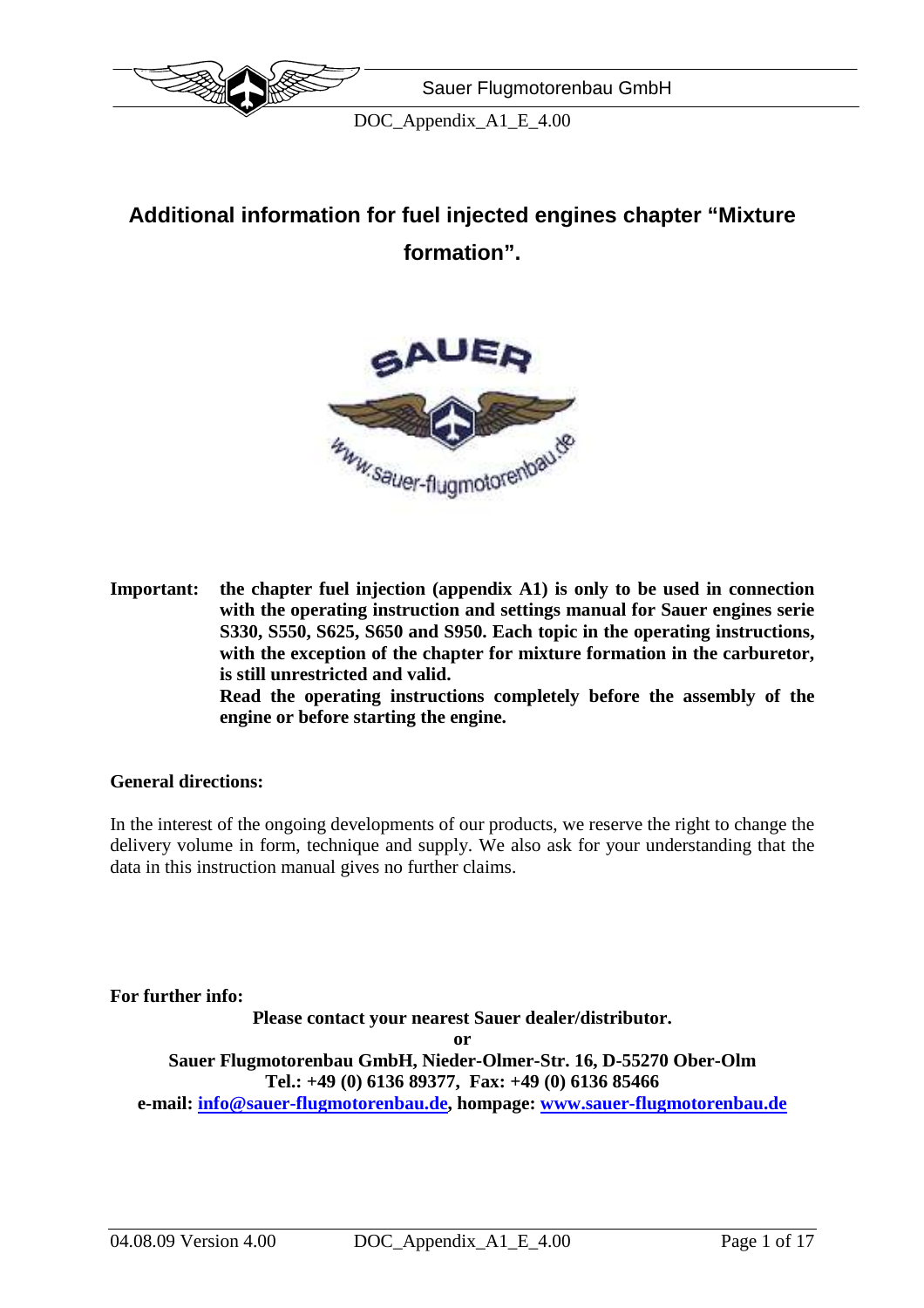

## **Index**

## **1. Description of the fuel injection**

- **1.1 General description of the fuel injection**
- **1.2. Nomenclature and description of each single component**

## **2. Installation instructions**

- **2.2. Electrical installation.**
- **2.3. Hydraulic installation.**
- **2.4. Installation instructions.**
- **2.5. Additional steps to increase the breakdown security for the unit.**

## **3. Operation of the equipment**

- **3.2. Initial operation (start up).**
- **3.3. Starting the engine.** 
	- 3.3.1. Cold engine
	- 3.3.2. Warm engine
- **3.4. Engine disassembly.**

### **4. Adjustments**

### **5. Maintenance/service intervals**

### **6. Circuit diagrams**

- **6.2. Hydraulic circuit diagrams.**
- **6.3. Electrical circuit diagrams**

### **7. Search for defects**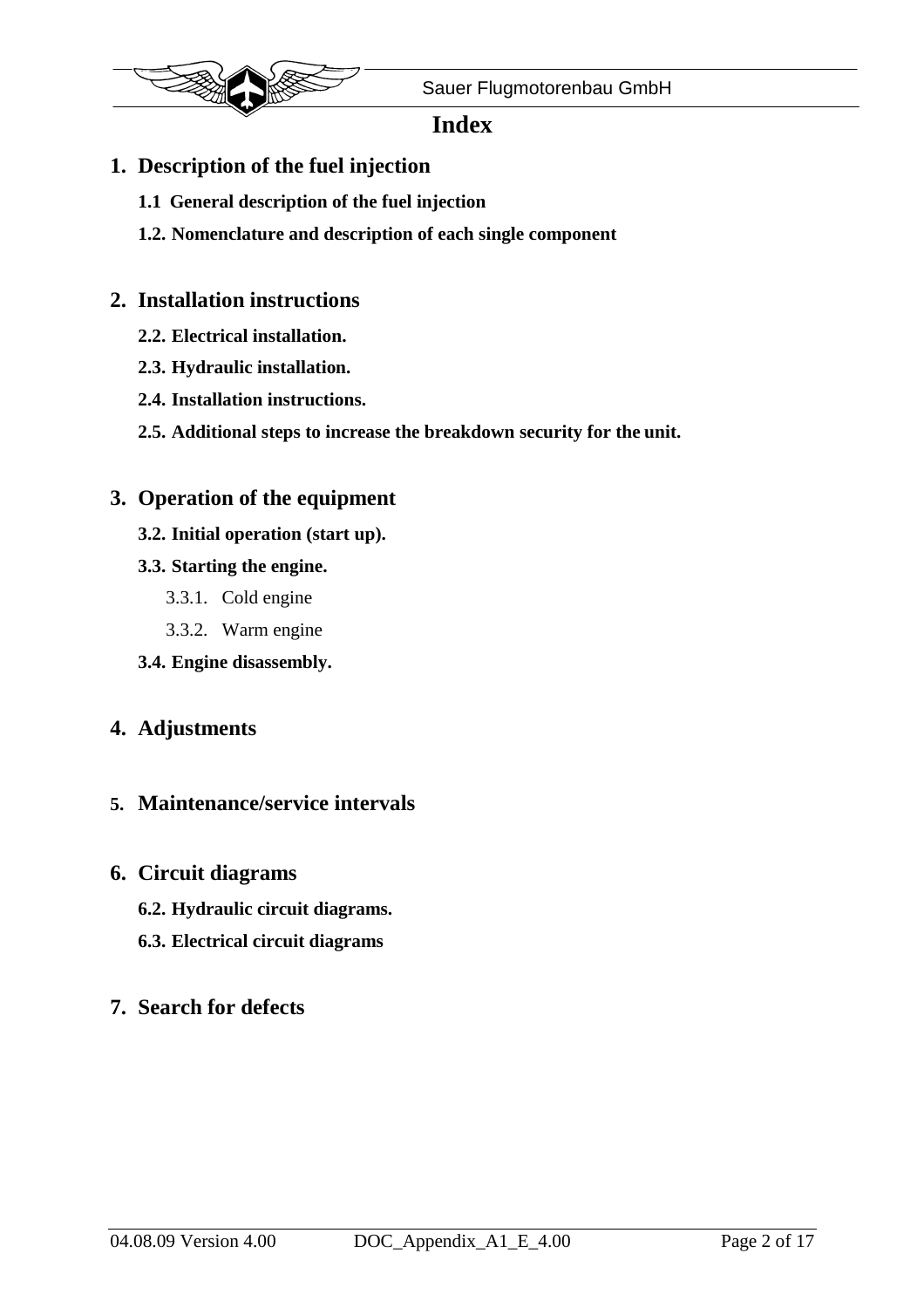

## **1 Description of the fuel injection**

### **1.1 General description of the fuel injection**

The applied fuel injection system is a sequential multipoint fuel injection. The throttle body injection is installed instead of the carburetor. Both throttle body injection (TBI) units are connected at the bell crank and are synchronized with each other through the throttle body shaft.

The fuel pressure is 3 bar (42 Lbs. PSI). This is produced through an electric fuel pump and stays consistent with the help of a pressure regulator.

To avoid interruption from contaminated fuel, a series of fuel filters are installed before and after the fuel pump.

The amount of fuel is controlled through the injector nozzle (governed by the throttle position-RPM).

The dosage is refined through different adjustment parameters.

The following parameters are used for the calculation of fuel ratio-amount of injection:

- Throttle position
- RPM
- Ambient air temperature
- Barometric pressure
- Engine crankcase temperature
- Acceleration rate
- Manual manipulation (optional)

#### **1.2 Nomenclature and description of each single component**

• Throttle body injection (TBI): **(Picture 1 Position 17)**

Function: Performance regulator of the engine through operation of the throttle body.

The TBI consists of the following main components:

- 1. Trottle position sensor (potentiometer) **(Picture 1 Position 22)** Function: To electronically transmit the analog angle of the throttle valve to the injection system.
- 2. Injector valves **(Picture 1 Position 18)** Function: Dosage and atomization of fuel.
- 3. Throttle cable and bell crank **(Picture 1 Position 23; 23a; 23b)** Function: Throttle cable housing and the adjustment of the off idle motion of bell crank as well as attachment of throttle cable and idle adjustment.
- 4. Pressure regulator and pressure regulator housing. **(Picture 1 Position 24 & 27)** Function: maintains 3bar (42 PSI) fuel pressure to the injectors.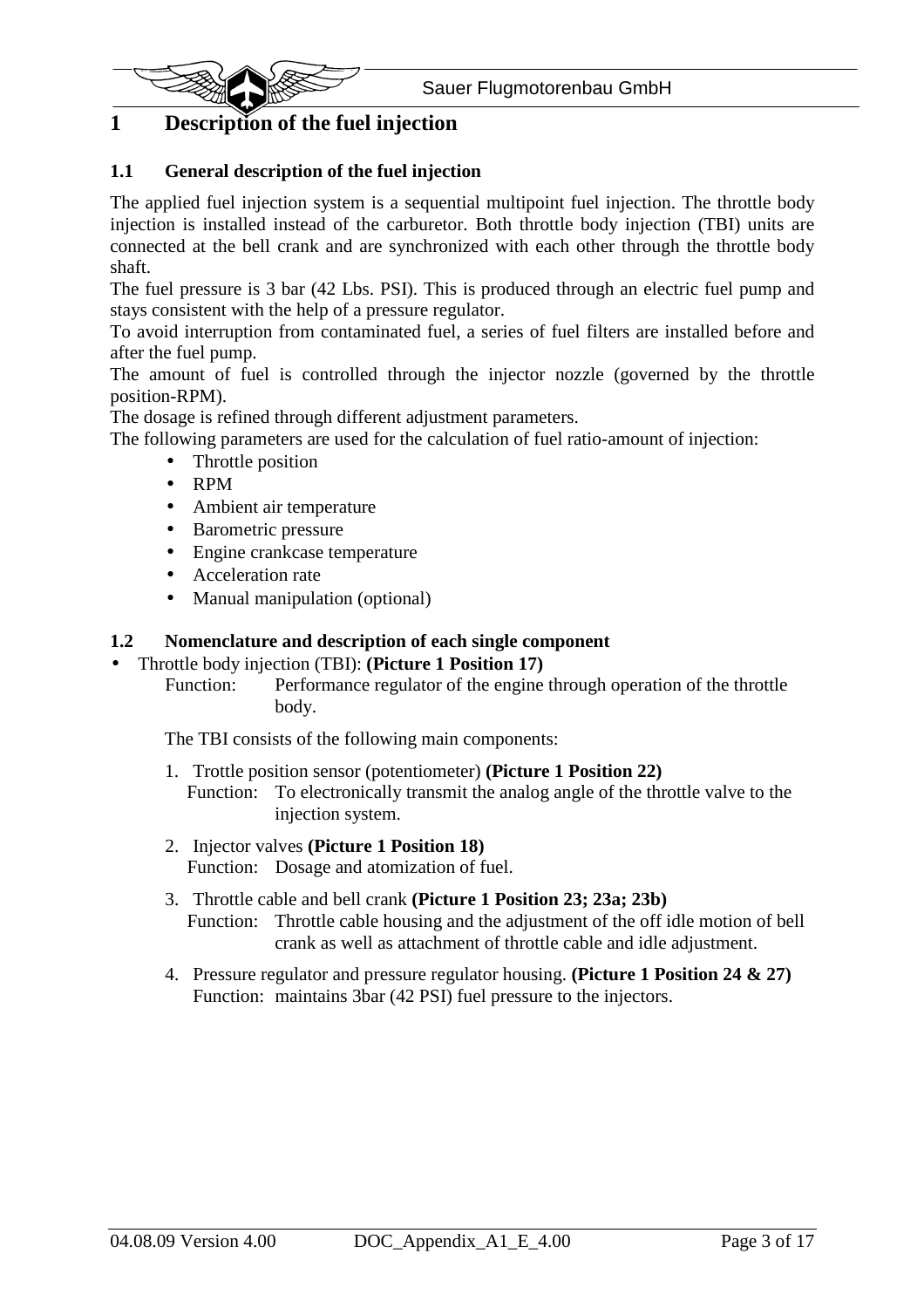

**Picture 1:** Throttle body injector (TBI)



• Fuel pump/filters

Function: To filter the fuel and to produce the injection system pressure.

The fuel pump/filter units consist of the following main components:

- 1. Fuel filters **(Picture 2 Position 3)** Function: To protect fuel pump from pollutants greater than 60 microns.
- 2. Fuel pump **(Picture 2 Position 3)** Function: To produce the system pressure and deliver fuel to the injection valve.
	- **Warning** Only connect the fuel pump power supply through the computer power supply. Never connect it independently. In case of accident it's not certain that the fuel pump will shut off with a nonrunning engine. (Fire danger)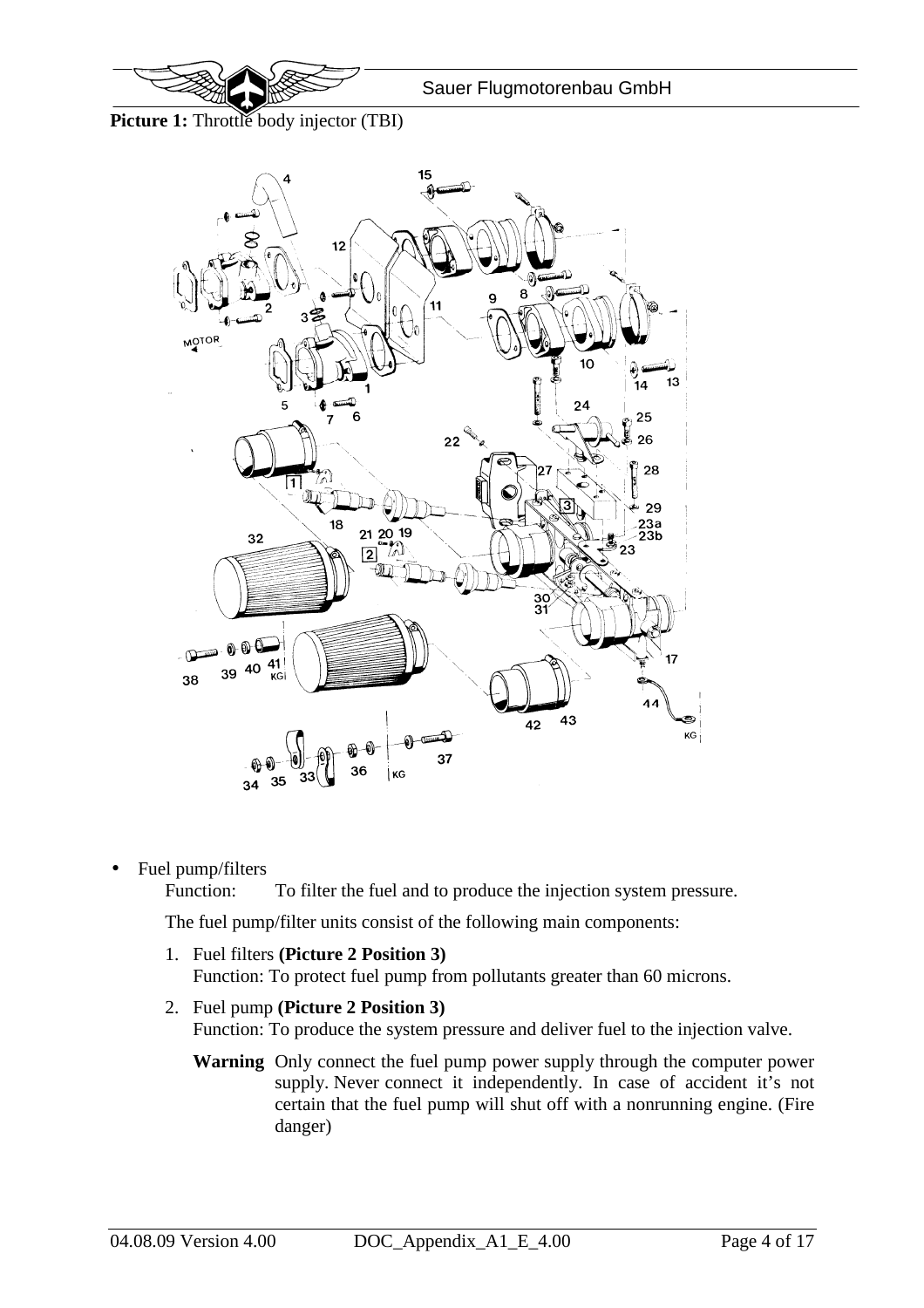

3. Fuel Filter **(Picture 2 Position 2)** Function: Protect the injector valves from pollutants greater than 10 microns

#### **Picture 2:** Fuel filter units



#### • Wire harness **(Picture 3 Position 2)**

Function: Electrical connection between the sensors/actuators and the computer power supply.

The wire harness consists of the following components:

Sensor/sensor connectors:

- 1. Air temperature sensor
- 2. Crankcase temperature sensor
- 3. Plug connector to throttle position sensor.
- 4. RPM connector

Actuator connectors:

- 1. Injector valve power supply
- 2. Fuel pump power supply

Other connectors:

- 1. Computer power supply connector
- 2. Power supply 12 Volt

#### • Control Unit (Black box) **(Picture 3 Position 1)**

Function: Processing of data from sensors. Power supply to the injector valves, the fuel pump, and houses the barometric sensor.

The control unit consists of the following main components:

- 1. Plug connector
- 2. Barometric pressure connector

Features: On the side of the control unit is a sticker with the number of the downloaded software.

Example (3203-11) Engine type-625, version-11.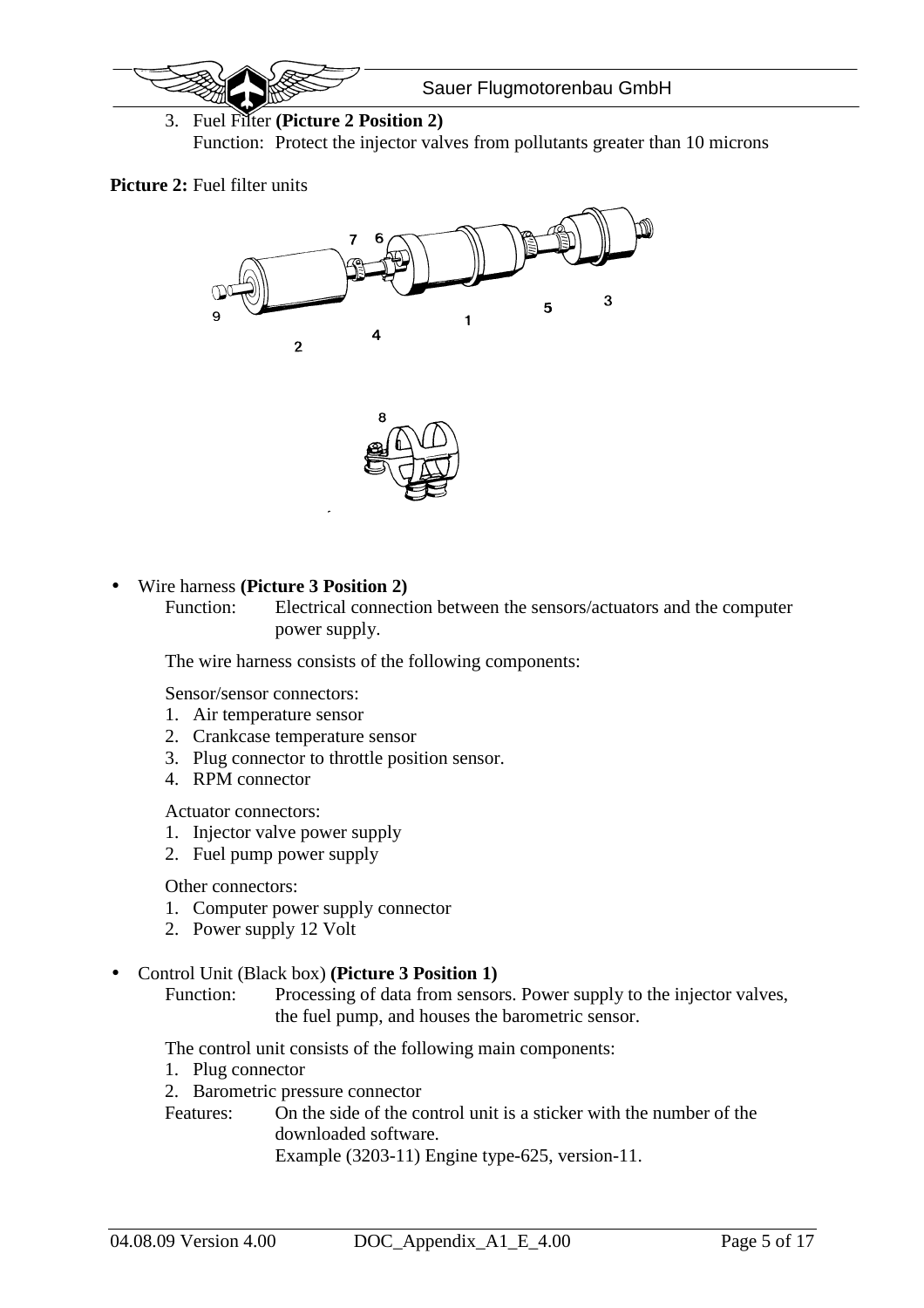

Picture 3: Wire harness with control unit



## **2. Installation instructions**

Because of the fuel injection system it is possible to start and run the engine in any position. For a secure and trouble free operation you must pay attention to the installation instructions.

**2.1 Electrical installation** (read also the hirthinformation 0065 , Additional Information on

voltage supply and ignition system"):

**2.2**

- The 12 Volt power supply has to be connected separate, which means between the battery and the computer there cannot be any other electrical components (consumer) connected to it.
- The wire harness is to be installed in a way where the electrical cable cannot touch any ground during operation.
- The cable has to be installed in such a way that no chance of wear or breakage could occur.
- All components are water spill proof. Nevertheless you should protect the components from contact with water.
- The control unit has to be installed in an area where the air pressure sensor (nipple protruding from side of computer) cannot be influenced by turbulent air.
- The air pressure connector cannot be sealed off (rubber caps etc.).
- The electrical components cannot exceed an operation temperature of 80 degree Celsius, 176 degree Fahrenheit. (Short time maximum exposure of 100C, 212F)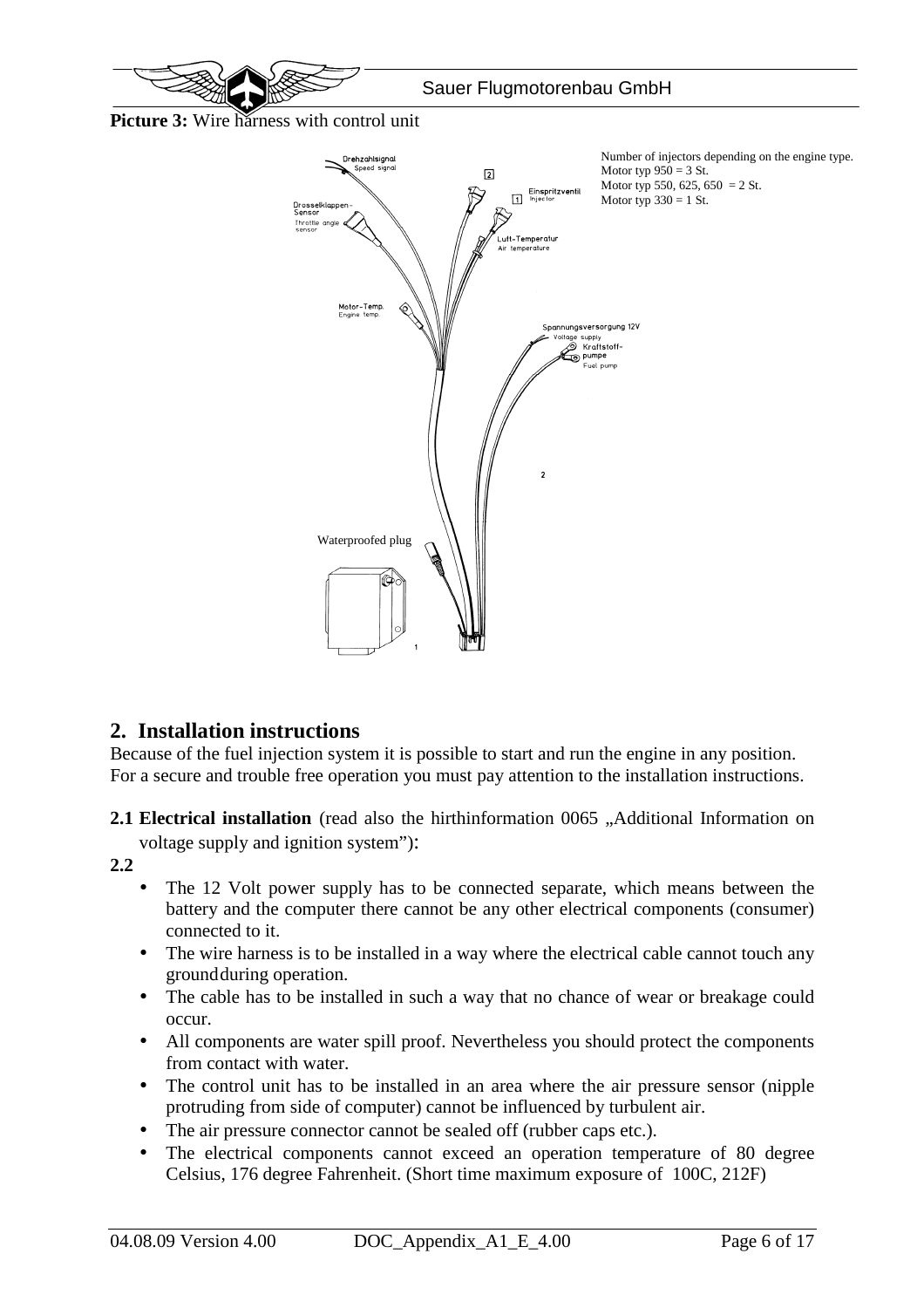

- The wire harness has to be installed with a sufficient enough distance from all other electrical wires to prevent electromagnetic interference of the sensor and computer wires of the injection system.
- To avoid any possible interferences EMC to the wire harness it is not allowed to lay any other cables parallel in a distance of minimum 10 cm. Attention must be paid especially to the ignition input lines and to the lines from engine to governor and from governor to the battery since these are carrying big currents and / or high voltages.

The required wire diagram and applicable fuses are shown in the ciruit diagrams.

### **2.2 Hydraulic Installation:**

The maximum suction height for the electric fuel pump is 500mm or 19 inches. (Also pay close attention to extreme flying position i.e. takeoff).

The fuel pump should be installed close by the fuel tank, so the suction pipe stays short.

- The supply has to be dimensioned where the fuel pump can suck in a minimum of 120 L/H. (Recommended pipe diameter minimum 10mm or 0.39 inches).
- All fuel-carrying components have to be installed with enough distance from any hot component to prevent danger from fuel ignition or explosion. (i.e. exhaust system).
- Each fuel line has to have a pipe clamp installed for security.
- The fuel lines between the fuel filters and the engine must be made of fuel durable material and resist a pressure of min. 6 bar.
- The fuel return line to the fuel tank must have a diameter of 8mm or 0.312 inches to prevent backpressure.

With a double fuel tank system you must pay close attention that both fuel tanks are connected to each other in such a way that uneven fuel levels do not occur from fuel return.

On dual fuel tanks which are controlled separately, you must have an overflow connection installed, or it must have a fuel return valve that will direct fuel to the tank that is in operation so as not to deplete operational fuel tank or create an overflow situation.

**Warning:** It is not allowed to use an inline fuel metering system. Because this type of system restricts in a not acceptable amount the fuel flow. And these can corse heavy engine failures.

### **2.3 Installation Instruction**

- 1. Install the engine according to the operation manual and the service information A.
- 2. Install the computer at a suitable place (pay attention to the length of the wire harness)
- 3. Install the wire harness according to the above-mentioned connections and connect the 12-pin plug to the computer. **Attention:** The 12-pin plug can only be connected in one position with the computer.
- 4. Connect the power supply (red +) with the on/off switch. The supply line to the switch
- has to be installed according to the above named instructions. Connect the power supply ground (black -) to a ground or even better, directly to the  $(-)$  negative pole on the battery
- 5. Install the fuel pump (close by the fuel tank), and lay the pressure line from the fuel filter to the engine. Secure them with the pipe clamps (picture connection to the engine-connection to the filter).
- 6. Connect the supply line from the fuel tank to the suction connection of the fuel pump/fuel filter (big pipe connection) and secure them with the pipe clamps.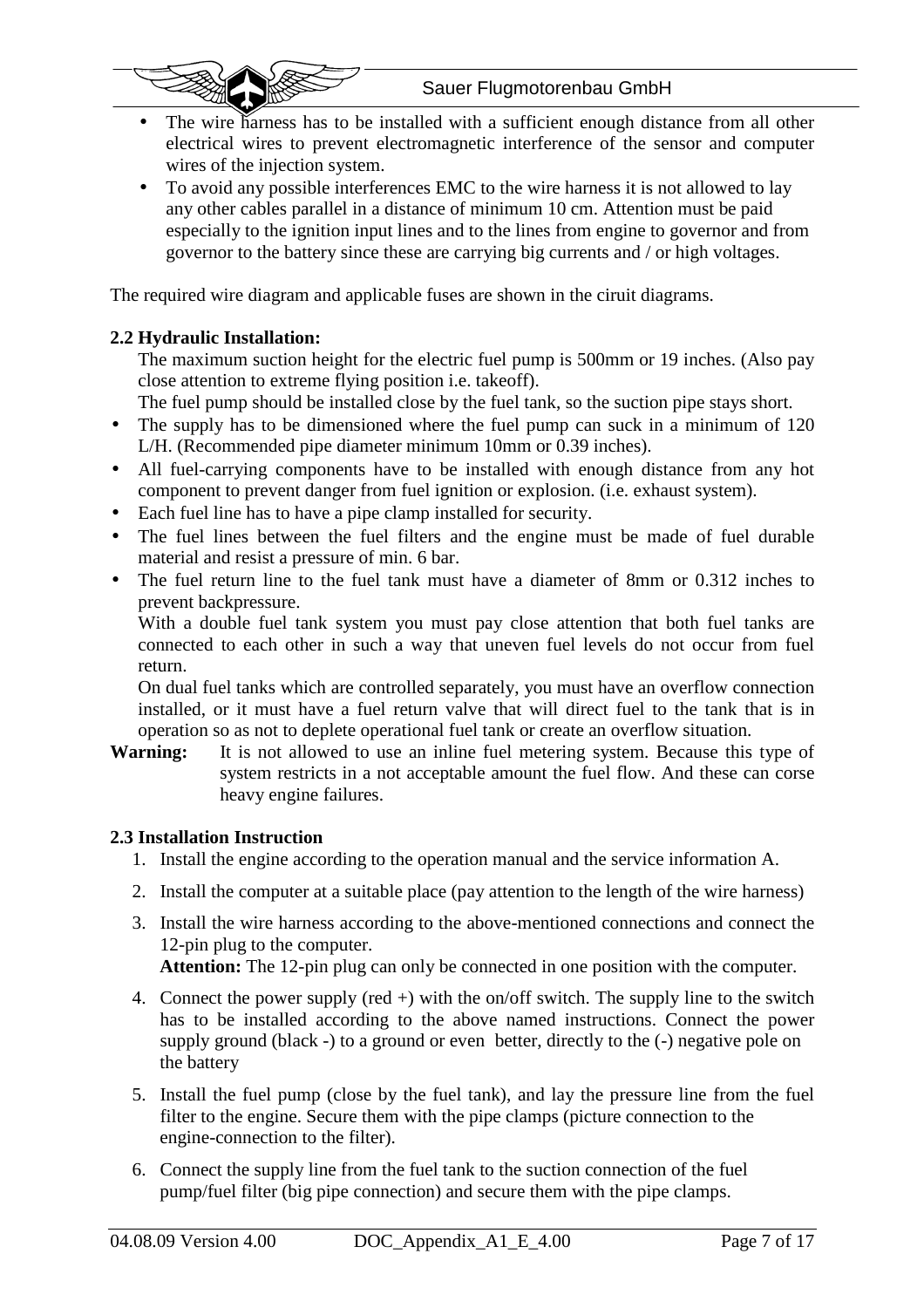- 7. Please fit on suitable position the relay for fuel-pump-control.
- 8. The green and black wires from wire harness must be connected to clamp 85 and 86.
- 9. Connect the separate feed line (cable cross section 1,5 mm²) from the switch of the fuel injection (point 4) or directlly with an 12amp. fuse from the battery  $(+)$  to clamp 30 of relay.
- 10. Join the clamp 87 of relay to the positive connection (+) of fuel pump (circlip 4,3 mm) (cable cross section 1,5mmA²).
- 11. Connect to earth the negative connection (-) of fuel pump. Attention: please make safe that the connection to earth up to the battery is ensured at all events transmitting at least 8 Amp.
- 12. Hook the throttle cable to the bell crank of the TBI **(Picture 4 Position 5)**. Adjust the throttle cable with the adjusting screw **(Picture 4 Position 2)** so that the throttle cable in the idle position has some play (2-4mm or 0.078-0.156 inches) and secure with the locknut **(Picture 4 Position 1)**. You have to make sure that the idle stop **(Picture 4 Position 5)** nut is adjacent to the throttle stop **(Picture 4 Position 3).**
- 13. Function testing:

 $\ddot{\phantom{0}}$ 

Turn on the fuel injection system (without starting the engine). In doing so the fuel pump must run 3-8 seconds.

Open the throttle valves completely. By doing so you must clearly hear a rattling noise from the injector valves approximately 1 second in duration.

14. After repeated openings and closings of the throttle you need to check the gasket of the fuel hydraulic while the system is turned on.

#### **2.4 Additional Steps to Increase the Breakdown Security for the Unit:**

The following steps are not necessary for a secure operation of the system. However, every technical device (equipment) can have troubles and even complete breakdown. To have a high security or even a redundancy in such cases the following measures can be built in.

- 1. A parallel fuel pump, with the require fuel filter in and fuel filter out which can be switched manually should the main fuel pump fail due to interruption of power or clogged filter.
- 2. To avoid interruption of the RPM signal. The signal line of the injection system must be only connected to the ignition system and not an additional RPM tachometer (factory installed). In case of interruption caused by a tachometer the RPM signal could be affected and possibly send a wrong signal to the computer.

**Recommendation:** Use an inductive tachometer, which gathers RPM pulses from the spark plug wires.

3. Control of the fuel injection system: Control of the fuel injection system: To recognize interruptions of the hydraulic system early, the fuel pressure (operation pressure approximately 3 bar) should be monitored.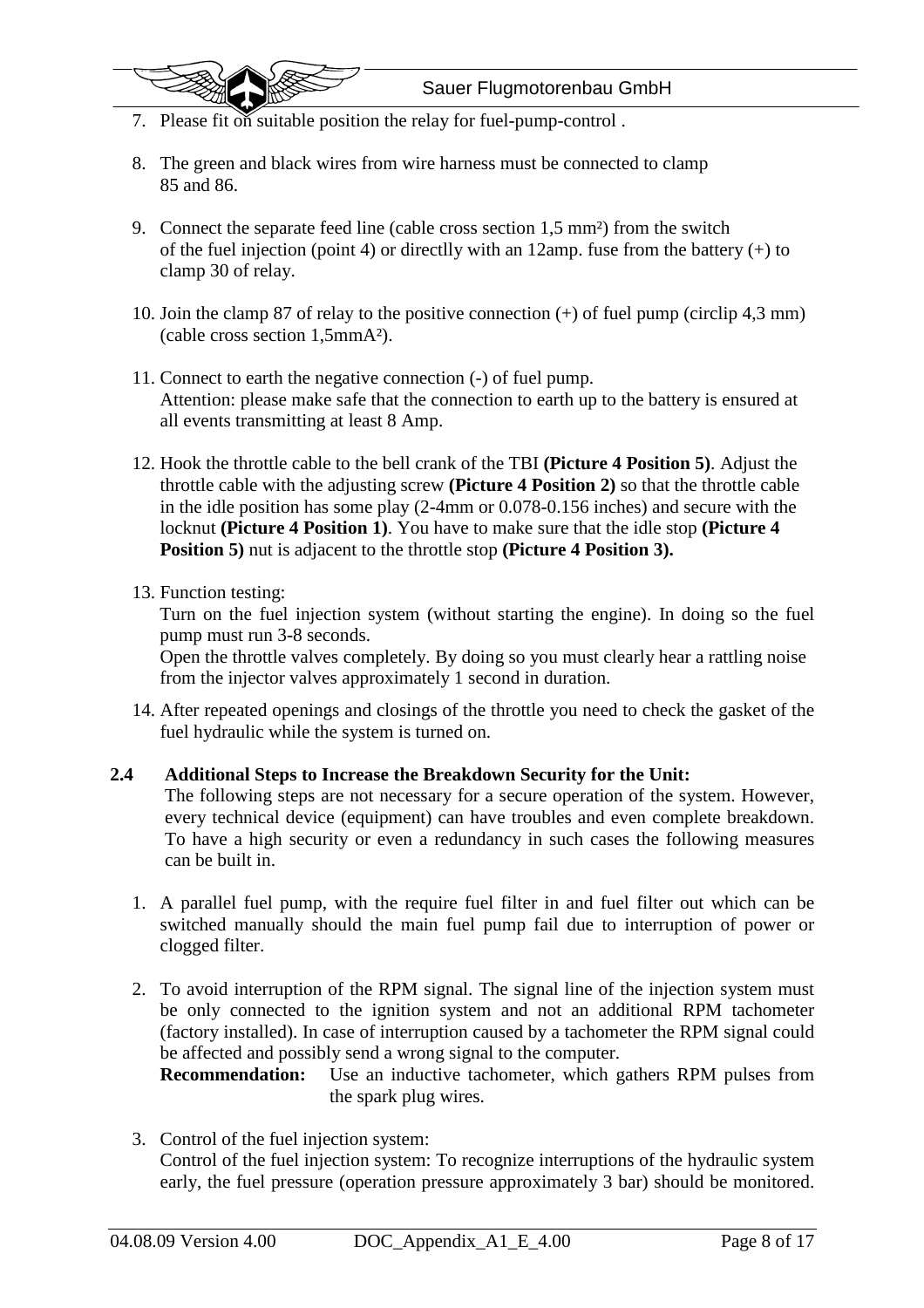



To recognize interruptions in the electrical system early, you should monitor the voltage and power supply to the injection system.

In case of defective regulators or a defective consumer component the battery voltage will slowly sink (battery discharge). This can be detected early and through proper measurements (turn off all consumers not necessary for the primary operation). The operation time can be prolonged in this method. The minimum voltage necessary to operate the fuel injection system is 10 Volts.

Power supply control:

Should, due to a damaged electrical component (injection valves, fuel pump) the power supply increase, you can detect this early through measuring the amperage.

### **2.5 Additional Steps For A More Effective Engine Operation:**

1. RamAir Box

 $\ddot{\phantom{0}}$ 

When operating in tractor configuration, you can use the airstreams and the developing backpressure in a ram air box to "charge" the engine. To avoid unnecessary leanness of the air/fuel mixture, you must have a hose connection from the computer barometric pressure sensor to the ram air box so the computer can compensate for the increase in air pressure.

2. Computer interface and RS232 interface hardware.

With the software you can monitor the sensors and the return signal of the injection system. Beyond that you can download new programs to the control unit. These updates are available through authorized Hirth distributors or Göbler-Hirthmotoren via the Internet. With that, you will always have the newest software update.

3. To protect the ECU from electro magnetic influances you can put the ECU in a metal box which is connected to ground.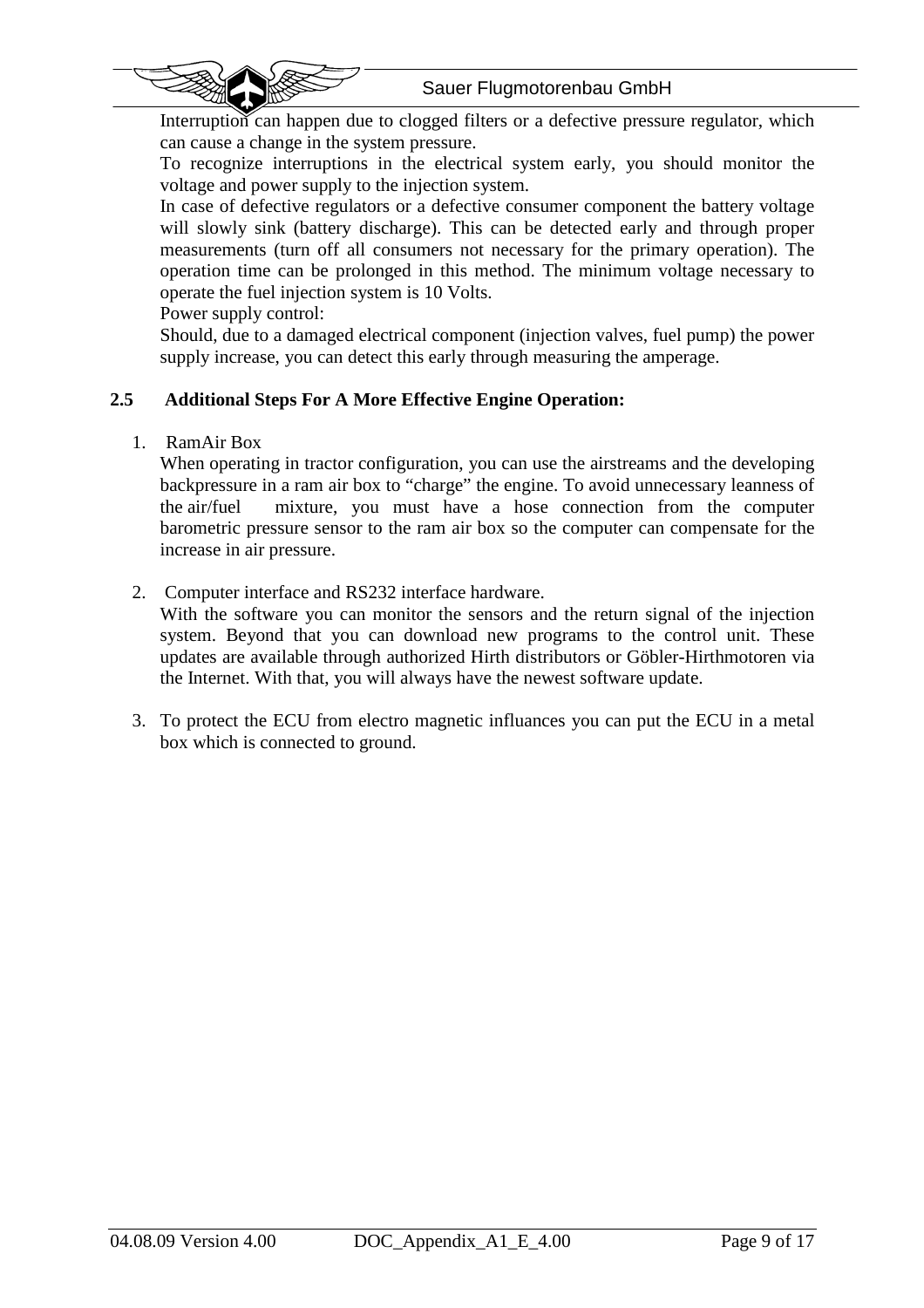

## **3. Operation of the equipment**

The injection system has automatic cold start compensation.

#### **3.1 First time in operation:**

- 1. Turn on the ignition system.
- 2. Turn on the injection system.
- 3. Open the throttle valves fully.
- 4. Turn the injection system on a second time for a total of 10 seconds of purge to allow the system to fully evacuate air from the system.
- 5. Close the throttle fully.
- 6. Engage starter to start the engine. Should the engine not start, you may need to open the throttle valves slowly during start up.

**Comment:** The starting sequence should be interrupted after a maximum of 20 seconds, if the engine doesn't start. After a short break repeat starting sequence.

- 7. As soon as the engine runs on it's own, turn off the starter and keep engine running with 2-3 short burst of acceleration.
- 8. Warm up the engine at 2000-3000 RPM under a light load. (See operation instruction Capital 2.2 "Warm up recommendation").
- 9. If the engine is warm, adjust throttle to idle (see Capital 4 "Adjustments").
- 10. During and after the first operation you have to do the following test on the injection system:
	- Check the fuel lines and connections for leaks.
	- Check fuel lines for cracks and signs of rubbing.
	- Check electrical lines for secure connections and signs of stress.
	- Check throttle cable for smooth operation and security.
	- Check idle speed and adjust if necessary.

Exchange any damaged parts, and install new parts in accordance to proper installation procedures to avoid damage.

#### **3.2 Starting The Engine**

#### **3.2.2 Cold Engine**

- 1. Turn on the ignition system.
- 2. Turn on the injection system.
- 3. Start the engine with throttle fully closed. Should the engine not start under those conditions, open the throttle slowly while starting the engine.

**Comment:** If engine doesn't start, stop the starting sequence after a maximum of 20 seconds. After a short break, repeat starting sequence.

- 4. If engine fails to start after repeated attempts with above procedure. Advance throttle to full open position. This will cause the injectors to spray at 100% for 1 second. Return throttle to closed position and repeat starting procedure. If engine fails to start do not repeat this step as engine will become flooded.
- 5. As soon as engine runs on it's own, turn off starter and keep engine running with 2-3 short accelerations.
- 6. Warm engine at 2000-3000 RPM under a light load.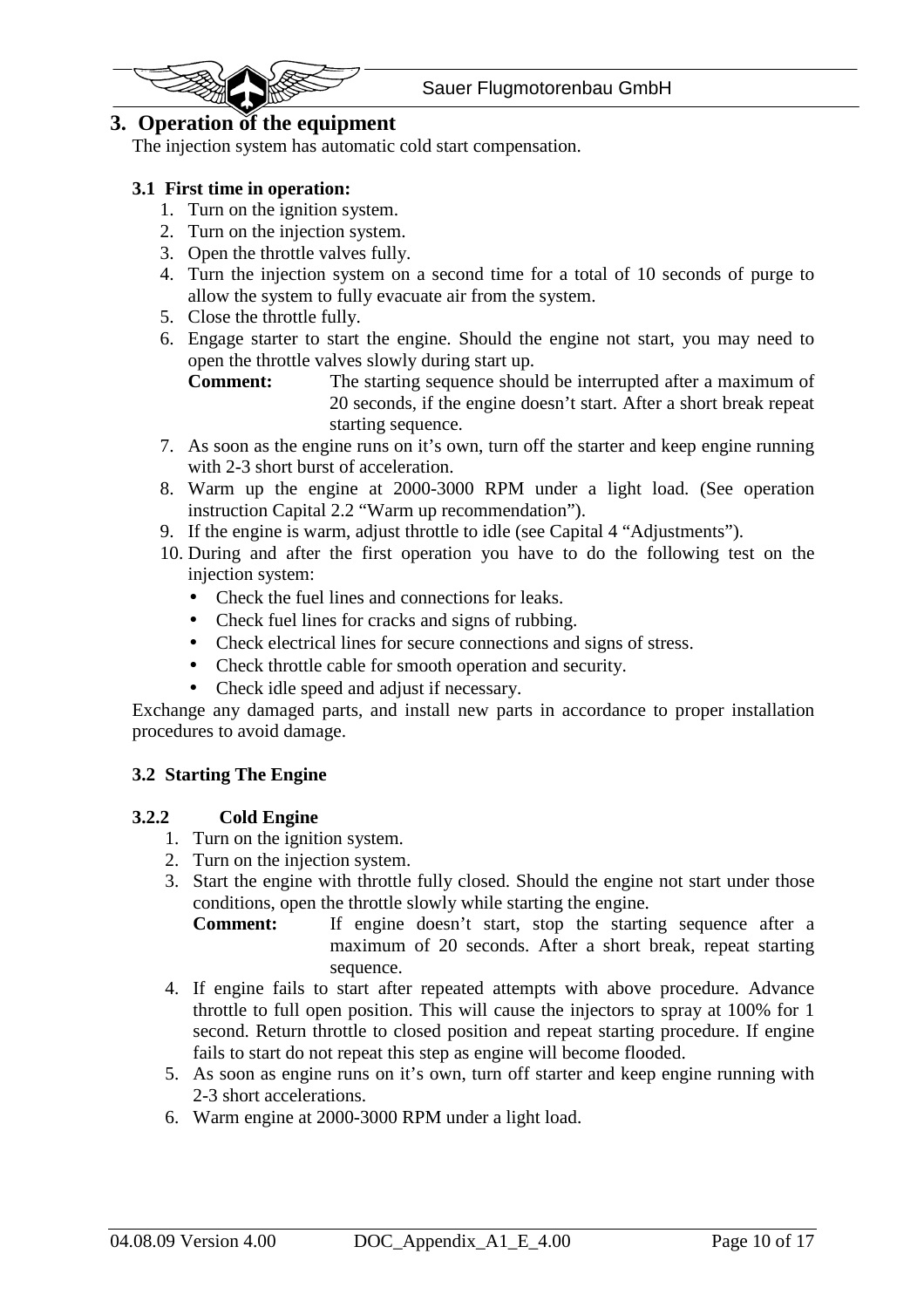

#### **3.2.3 Hot engine**

- 1. Turn on the ignition system.
- 2. Turn on the injection system.
- 3. Start the engine with throttle slightly open. Should the engine not start under those conditions, open the throttle slowly while starting the engine.

**Comment:** If engine doesn't start, stop the starting sequence after a maximum of 20 seconds. After a short break, repeat starting sequence.

- 4. As soon as engine runs on it's own, turn off starter and keep engine running with 2-3 short accelerations.
- 5. Warm engine at 2000-3000 RPM under a light load.

#### **3.3 Disassembly Of The Engine**

- 1. Turn off the injection system.
- 2. As soon as the engine quits, turn off the ignition system.
- **Comment:** You must absolutely not forget to turn off the ignition system, because it may cause damage to the ignition electronics. Furthermore, by touching the primary side, the remaining voltage may lead to a shock.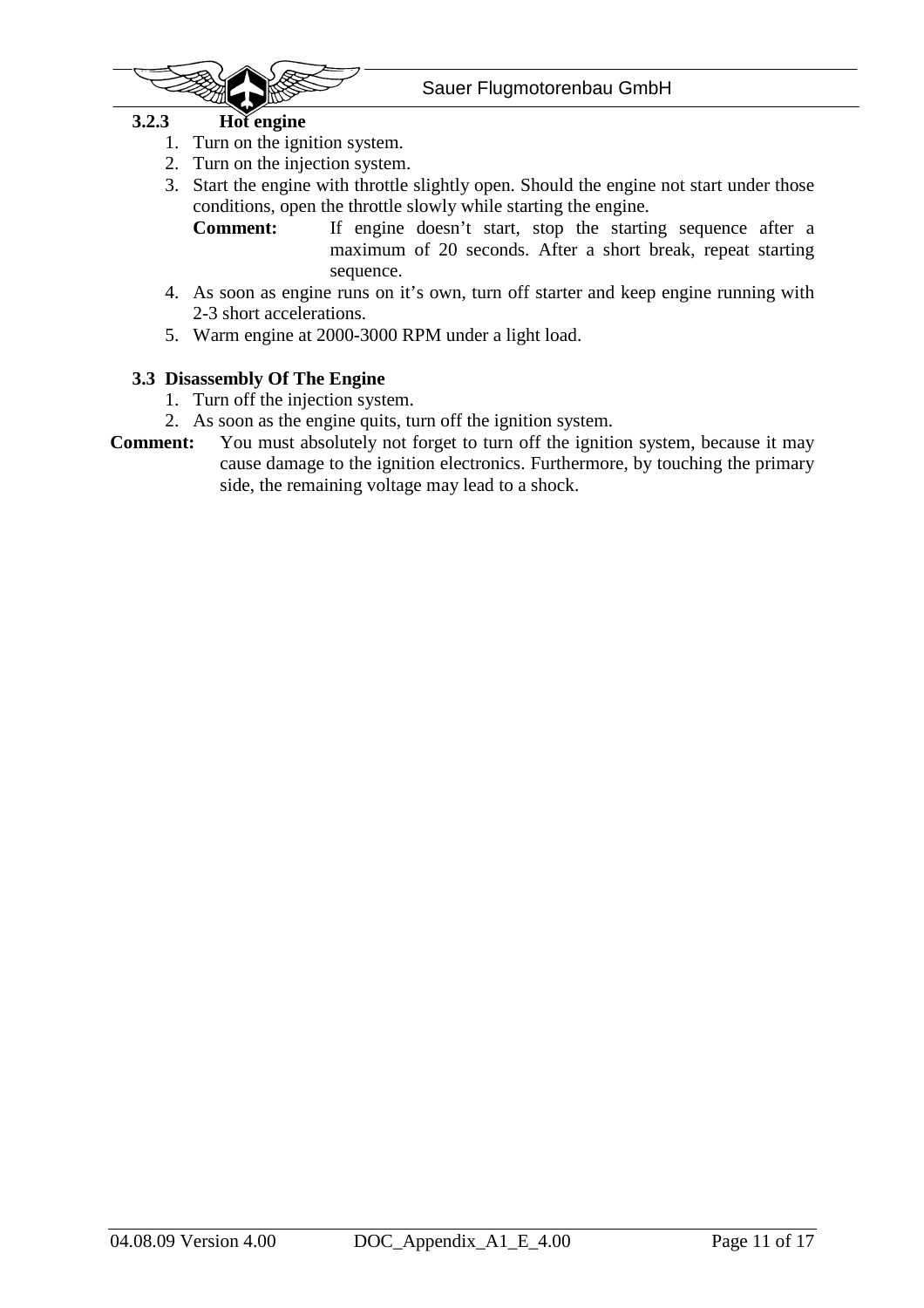

 $\ddot{\phantom{0}}$ 

The system is adjusted at the factory.

The idle was adjusted to 1400-1500 RPM without any load (without propeller and gearbox).

The throttle valves and throttle position sensor are synchronized to each other and cannot be changed.

**Attention:** Don't twist the adjusting screw **(Picture 4 Position4)** because the factory did the synchronization.

The only required adjustment is the idle. To do that you must pay attention to the following:

- Engine must be warm.
- The load, which impacts the engine in idle position, has to be installed (propeller etc.)
- The throttle cable must have a 2-4mm or 0.078-0.156 inches play while in idle position so the idle stop screw is adjacent to the throttle stop **(Picture 4 Position 3)**.

An idle RPM is chosen so that the engine runs smooth and secure (recommendation: 1200- 1800 RPM)

To make any necessary adjustment, turn the idle adjust screw in or out **(Picture 4 Position 4).** Clockwise turn increases RPM, counterclockwise decreases RPM.

**Tip:** Open throttle valves in order to better access adjustment screw.

#### Picture 4: Throttle body.

- 1 Counter nut
- 2 Adjusting screw for the throttle cable gap
- 3 Idle base plate
- 4 Adjusting screw for the throttle syncronisation (Basic adjustment is factory setted. Never turn this screw)
- 5 Idle adjustment screw
- 6 Throttle cable disc

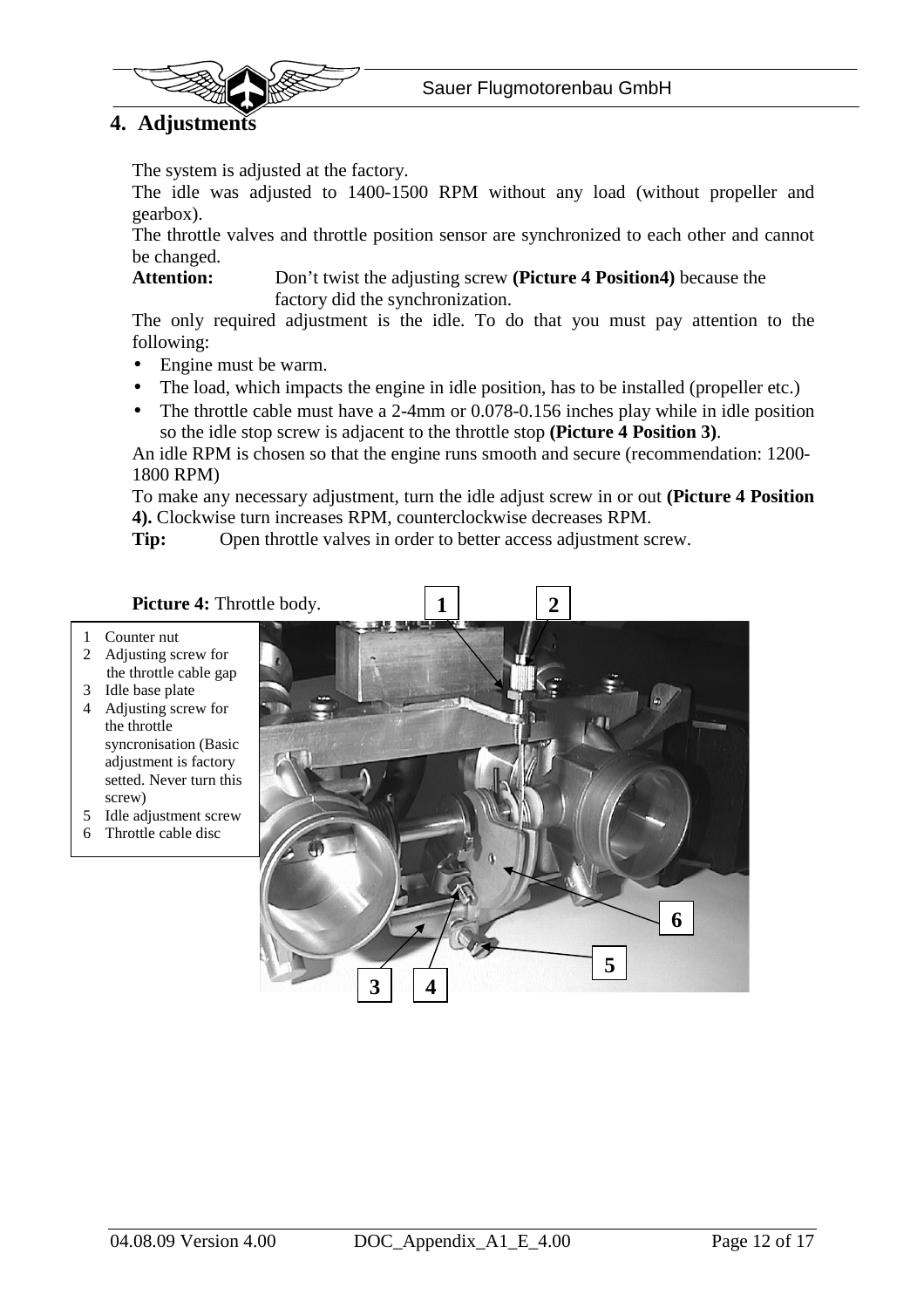

## **5. Maintenance/Service Intervals**

The injection system is, except for the disciple components, maintenance free. The following maintenance and control work has to be performed:

| No. | Description                                                                                                               | Interval         |   |    |              |         |  |
|-----|---------------------------------------------------------------------------------------------------------------------------|------------------|---|----|--------------|---------|--|
|     |                                                                                                                           | After Beginning: |   |    | Then every   |         |  |
|     |                                                                                                                           | (hours)          |   |    |              | (hours) |  |
|     |                                                                                                                           |                  |   | 10 | 25           |         |  |
| 1.  | Check fuel system for damage (i.e. cracked lines)                                                                         | X                | X | X  | X            | 25h     |  |
| 2.  | Check electrical wires for damage                                                                                         | X                | X | X  | X            | 25h     |  |
| 3.  | Check the condition and function of the throttle cable before.                                                            | each start up    |   |    |              |         |  |
| 4.  | Check the throttle cable for damage and lubricate.                                                                        | X                | X |    | $\mathbf{X}$ | 50h     |  |
| 5.  | Clean air filter or replace if necessary                                                                                  |                  |   |    | X            | 25h     |  |
| 6.  | Check fuel filter for contaminants and replace if necessary before<br>replacement interval (change fuel filters together) |                  |   | X  |              | 50h     |  |
| 7.  | Check screws and nuts on the fuel pump, TBI, air filter, cable                                                            | X                | X | X  | X            | 50h     |  |
|     | fastenings etc.                                                                                                           |                  |   |    |              |         |  |

The following parts must be replaced:

| No. | Description        | Replacement |  |
|-----|--------------------|-------------|--|
|     |                    | interval    |  |
|     | Inlet fuel filter  | All 200h    |  |
| 2.  | Outlet fuel filter | All 200h    |  |
| 3.  | Air filter         | All 250h    |  |
| 4.  | Fuel pump          | All 2000h   |  |
|     | Injector valves    | All 2000h   |  |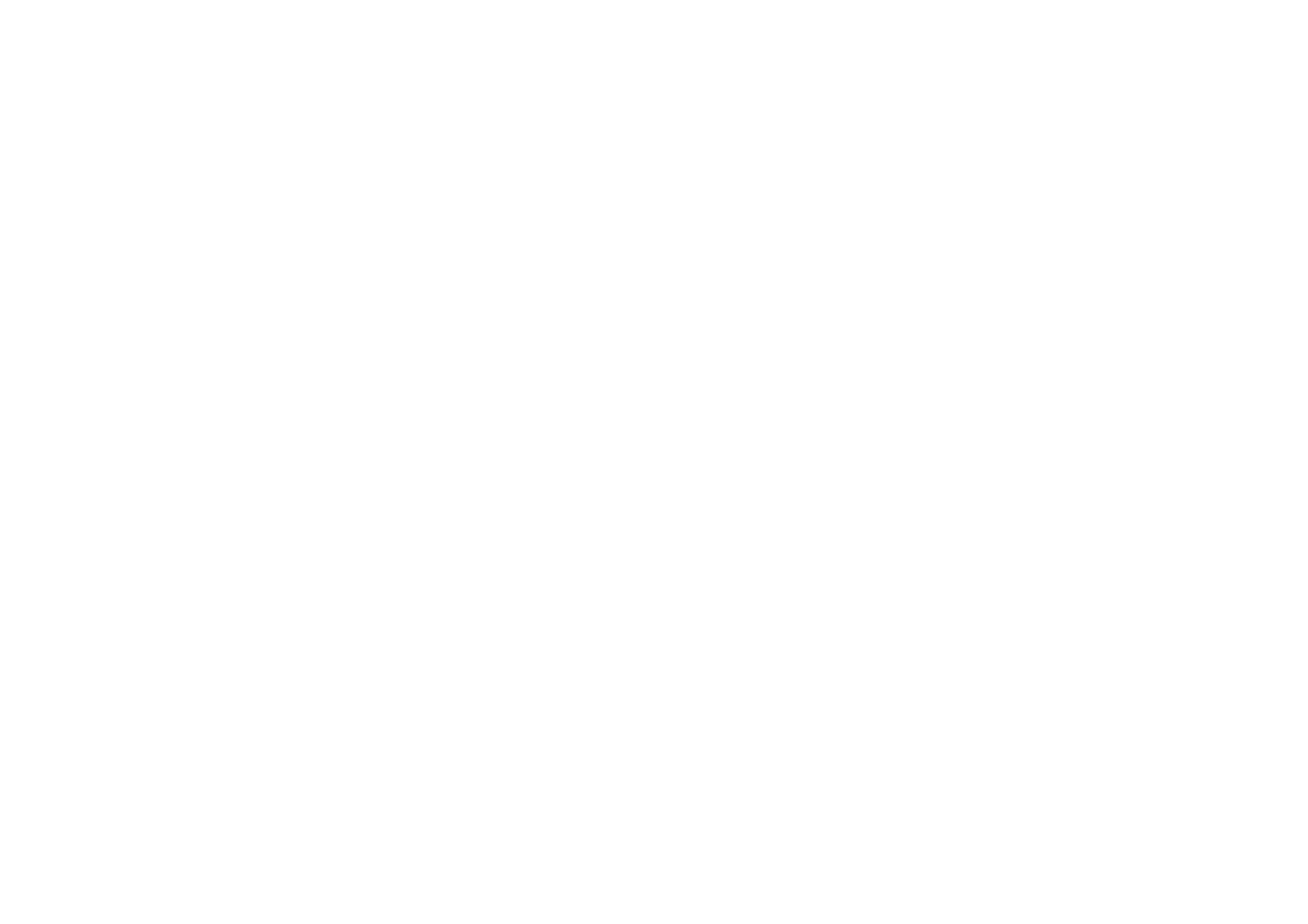

## **6. Circuit Diagrams**

## **6.1 Hydraulic circuit diagram**

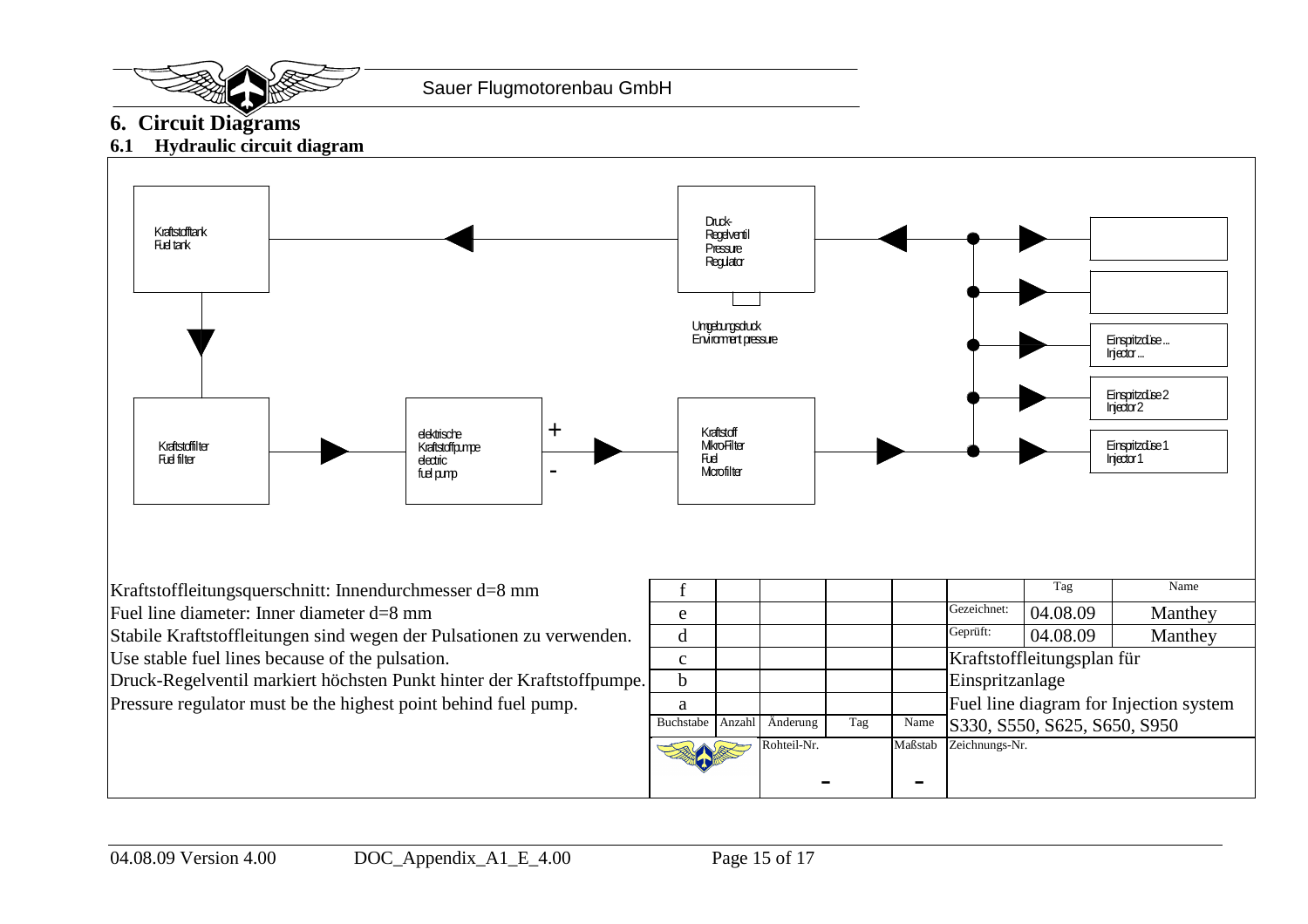

**6.2 Electrical circuit diagram**